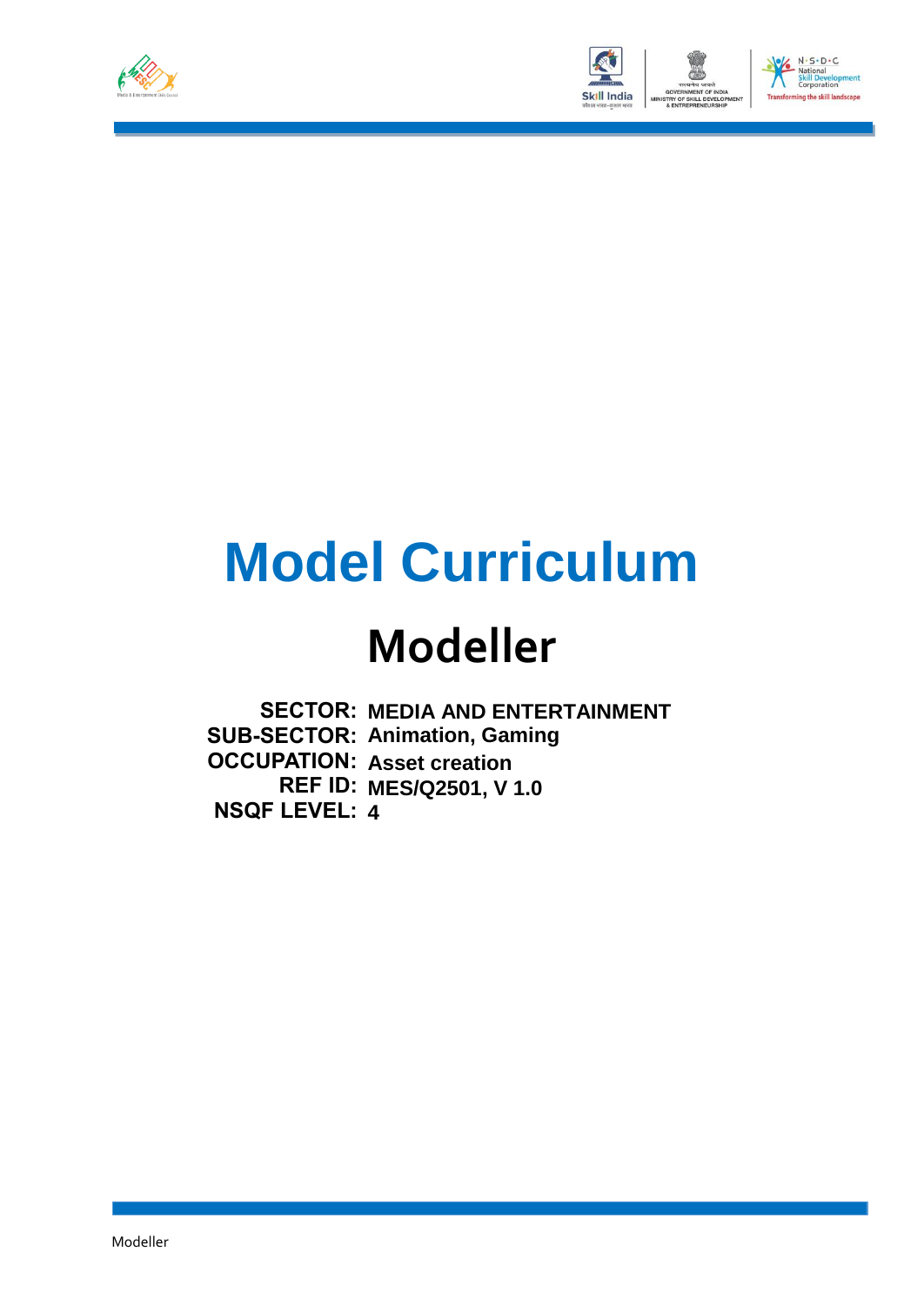



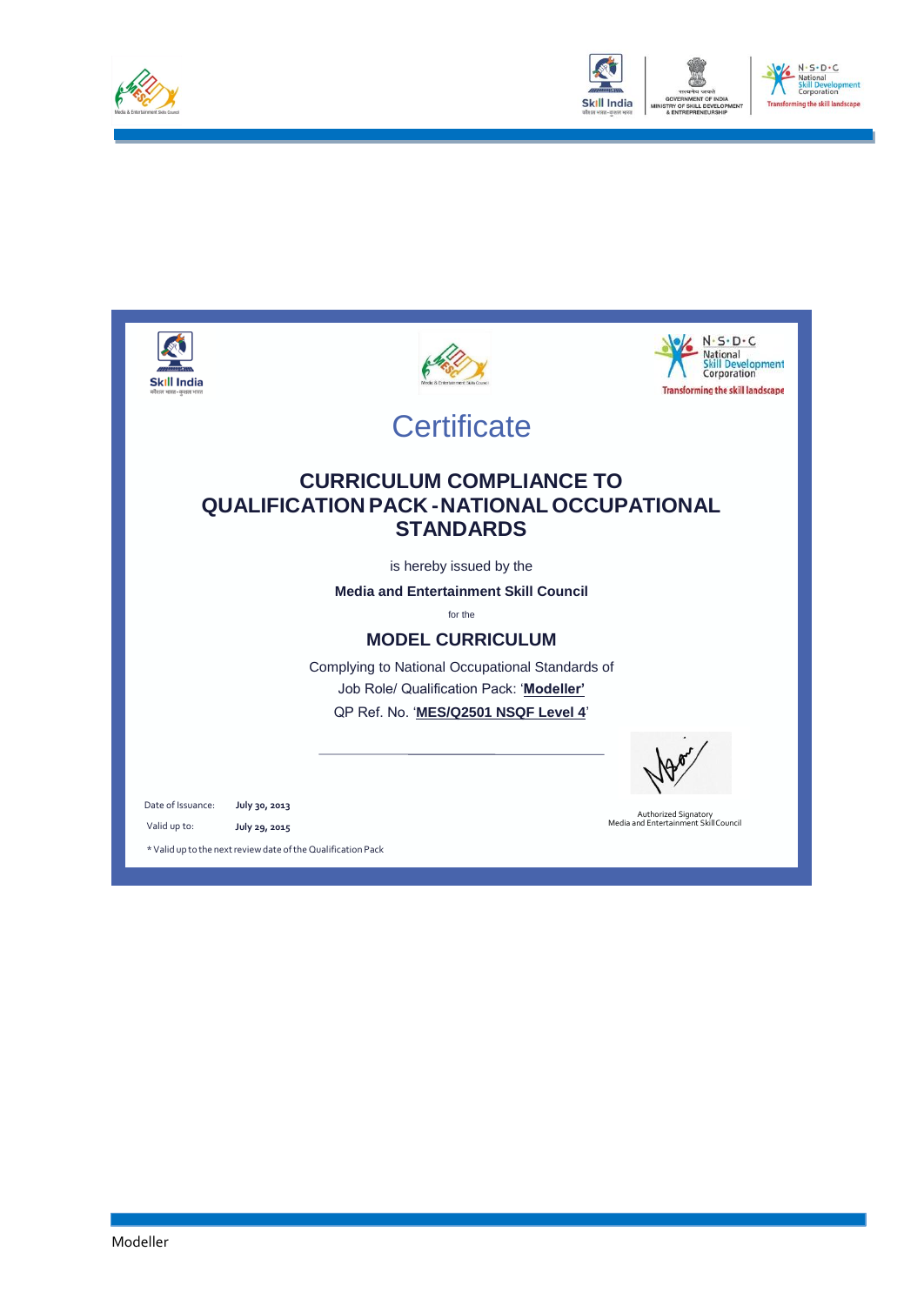



### **TABLE OF CONTENTS**

| 1. Curriculum                           | 01  |
|-----------------------------------------|-----|
| <b>2. Trainer Prerequisites</b>         | 05  |
| <b>3. Annexure: Assessment Criteria</b> | 06. |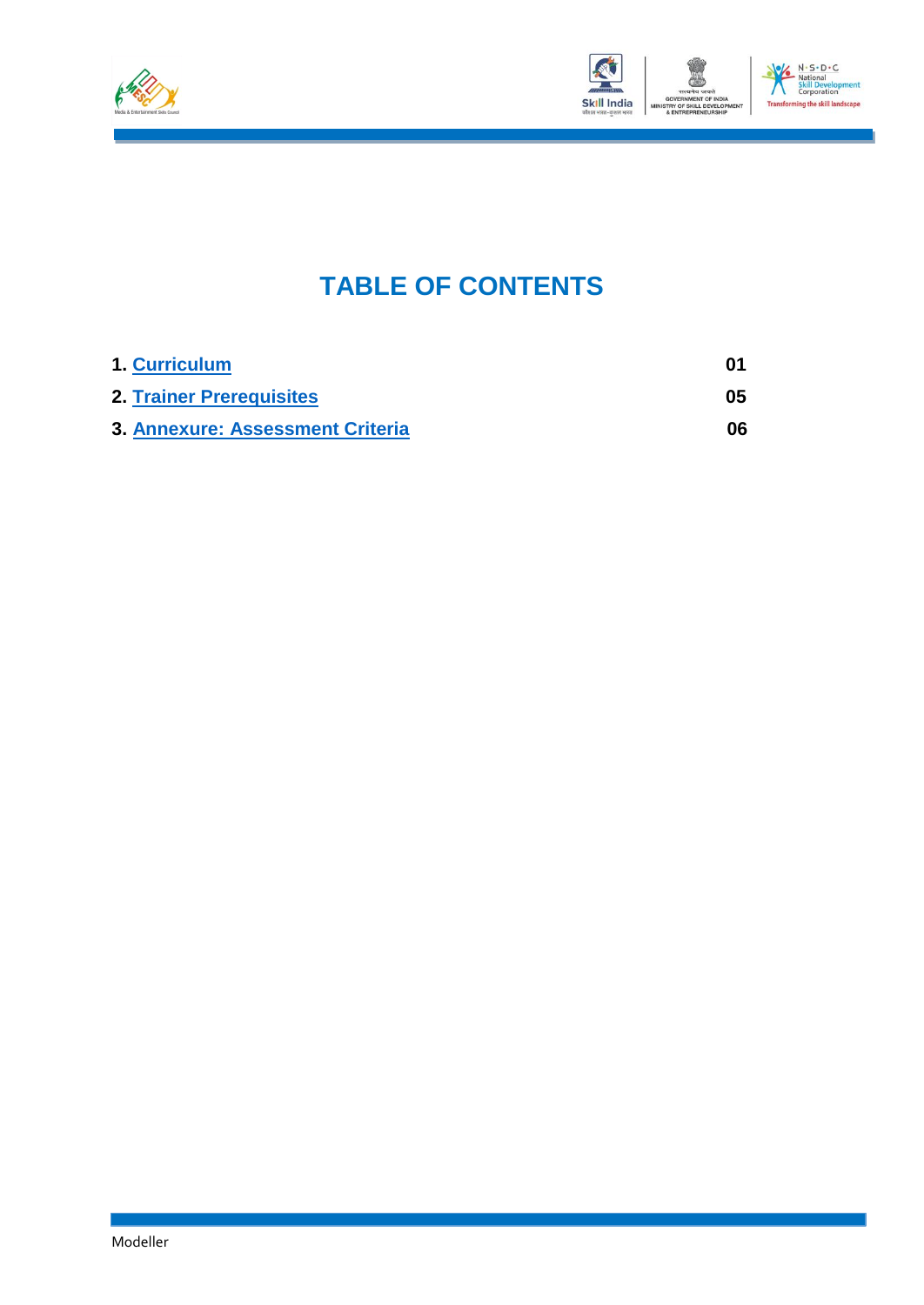



### **Modeller**

#### <span id="page-3-0"></span>**CURRICULUM / SYLLABUS**

This program is aimed at training candidates for the job of a "<u>Modeller</u>", in the "<u>Media and Entertainment</u>" Sector/Industry and aims at building the following key competencies amongst the learner

| <b>Program Name</b>                             | <b>Modeller</b>                                                |                                                             |  |  |  |  |  |
|-------------------------------------------------|----------------------------------------------------------------|-------------------------------------------------------------|--|--|--|--|--|
| Qualification<br>Pack<br>Name & Ref. ID         | MES/Q2501, Version 1.0                                         |                                                             |  |  |  |  |  |
| <b>Version No.</b>                              | 1.0                                                            | <b>Version Update Date</b><br>29th July, 2015               |  |  |  |  |  |
| for<br><b>Pre-requisites</b><br><b>Training</b> | Class X                                                        |                                                             |  |  |  |  |  |
| <b>Training Outcomes</b>                        | After completing this programme, participants will be able to: |                                                             |  |  |  |  |  |
|                                                 | Interpret the script / story brief<br>٠                        |                                                             |  |  |  |  |  |
|                                                 | Identify the scope for creation of model as per story outline  |                                                             |  |  |  |  |  |
|                                                 |                                                                | Recognise the right tools (Software) to be utilized         |  |  |  |  |  |
|                                                 | $\bullet$                                                      | Identify and design various components of Model             |  |  |  |  |  |
|                                                 | Design characters                                              |                                                             |  |  |  |  |  |
|                                                 |                                                                | Create models of props and characters as per script / story |  |  |  |  |  |
|                                                 | ٠                                                              | Inspect the created models in line with the specification   |  |  |  |  |  |
|                                                 |                                                                | Maintain workplace health and safety                        |  |  |  |  |  |
|                                                 |                                                                |                                                             |  |  |  |  |  |
|                                                 |                                                                |                                                             |  |  |  |  |  |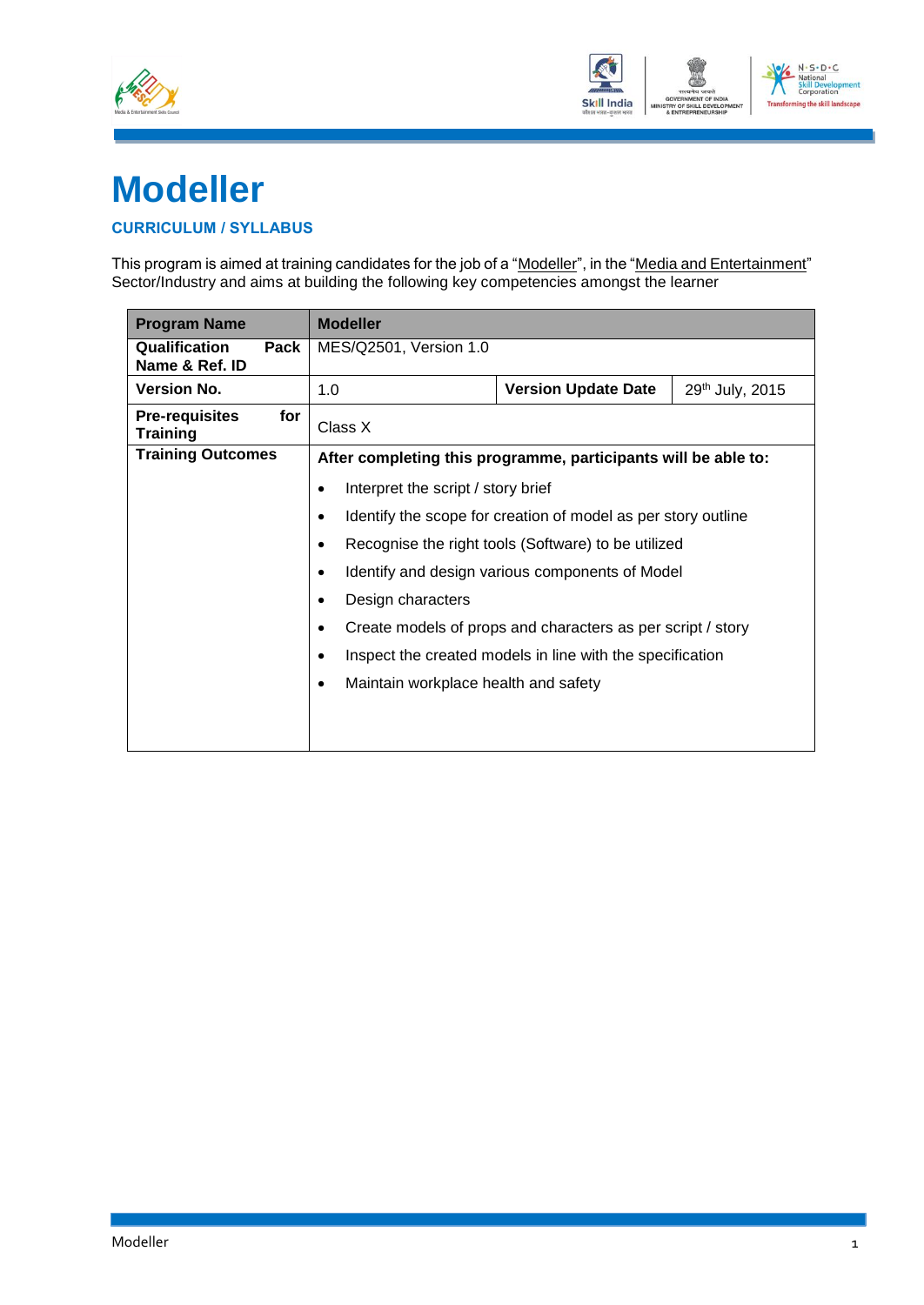



This course encompasses **4** out of **4** National Occupational Standards (NOS) of "Modeller" Qualification Pack issued by "Media & Entertainment Skills Council".

| Sr.<br>No.     | <b>Module</b>                                                                                                                                                                                              | <b>Key Learning Outcomes</b>                                                                                                                                                                                                                                                                                                                                                                                                                                                                                                                                                                                             | <b>Equipment</b><br><b>Required</b>                                                     |
|----------------|------------------------------------------------------------------------------------------------------------------------------------------------------------------------------------------------------------|--------------------------------------------------------------------------------------------------------------------------------------------------------------------------------------------------------------------------------------------------------------------------------------------------------------------------------------------------------------------------------------------------------------------------------------------------------------------------------------------------------------------------------------------------------------------------------------------------------------------------|-----------------------------------------------------------------------------------------|
| 1              | <b>Introduction to 3D</b><br><b>Modeling</b><br><b>Theory Duration</b><br>(hh:mm)<br>03:00<br><b>Practical Duration</b><br>(hh:mm)<br>01:00                                                                | Describe the role and responsibilities<br>$\bullet$<br>of a modeller with respect to the media<br>and entertainment industry<br>Discuss the application of models to be<br>$\bullet$<br>created by modeller<br><b>Discuss</b><br>involved<br>the process<br>-in<br>$\bullet$<br>creation<br>of<br>model<br>storyboard,<br>$\overline{\phantom{a}}$<br>modelling,<br>texturing,<br>rigging<br>and<br>animation                                                                                                                                                                                                            | Laptop, White board,<br>Marker, Projector                                               |
|                | <b>Corresponding NOS</b><br><b>Code</b><br><b>Bridge Module</b>                                                                                                                                            |                                                                                                                                                                                                                                                                                                                                                                                                                                                                                                                                                                                                                          |                                                                                         |
| $\overline{2}$ | Interpret the script /<br>brief / storyboard<br><b>Theory Duration</b><br>(hh:mm)<br>15:00<br><b>Practical Duration</b><br>(hh:mm)<br>35:00<br><b>Corresponding NOS</b><br><b>Code</b><br><b>MES/N2501</b> | Describe the ways of analysing a<br>$\bullet$<br>script/storyboard<br>Discuss fundamental principles<br>of<br>$\bullet$<br>design and colour theory such as<br>layout, composition etc.<br>Distinguish between the components<br>$\bullet$<br>of model to be created<br>Identify necessary tools for designing<br>$\bullet$<br>the model<br>Interpret the sequences for creating<br>$\bullet$<br>model as per story line<br>Prepare the technical need sheet<br>$\bullet$<br>relevant to project for which model<br>needs to be prepared<br>Discuss the challenges which may be<br>$\bullet$<br>faced during production  | Laptop, White board,<br>Marker,<br>Projector,<br>Modelling / Animation<br>Software      |
| 3              | <b>Prepare computer</b><br>generated models<br><b>Theory Duration</b><br>(hh:mm)<br>30:00<br><b>Practical Duration</b><br>(hh:mm)<br>55:00<br><b>Corresponding NOS</b><br><b>Code</b><br><b>MES/N2502</b>  | Describe principles of 3D modelling<br>$\bullet$<br>and animation<br>Describe the concepts like polygons,<br>$\bullet$<br>nurbs, and sub surface modelling etc.<br>Draw sketches of components of<br>$\bullet$<br>model in specific proportion<br>Design the model as per the script<br>$\bullet$<br>Demonstrate the use of various<br>$\bullet$<br>modelling software and tools<br>Prepare priority sheet as per the<br>$\bullet$<br>deliverables<br>Create checklist and verify all steps<br>$\bullet$<br>Define form, scale and proportion of<br>$\bullet$<br>model<br>or its<br>various<br>respective<br>components. | Laptop, White board,<br>Marker,<br>Projector,<br>Modelling<br><b>Animation Software</b> |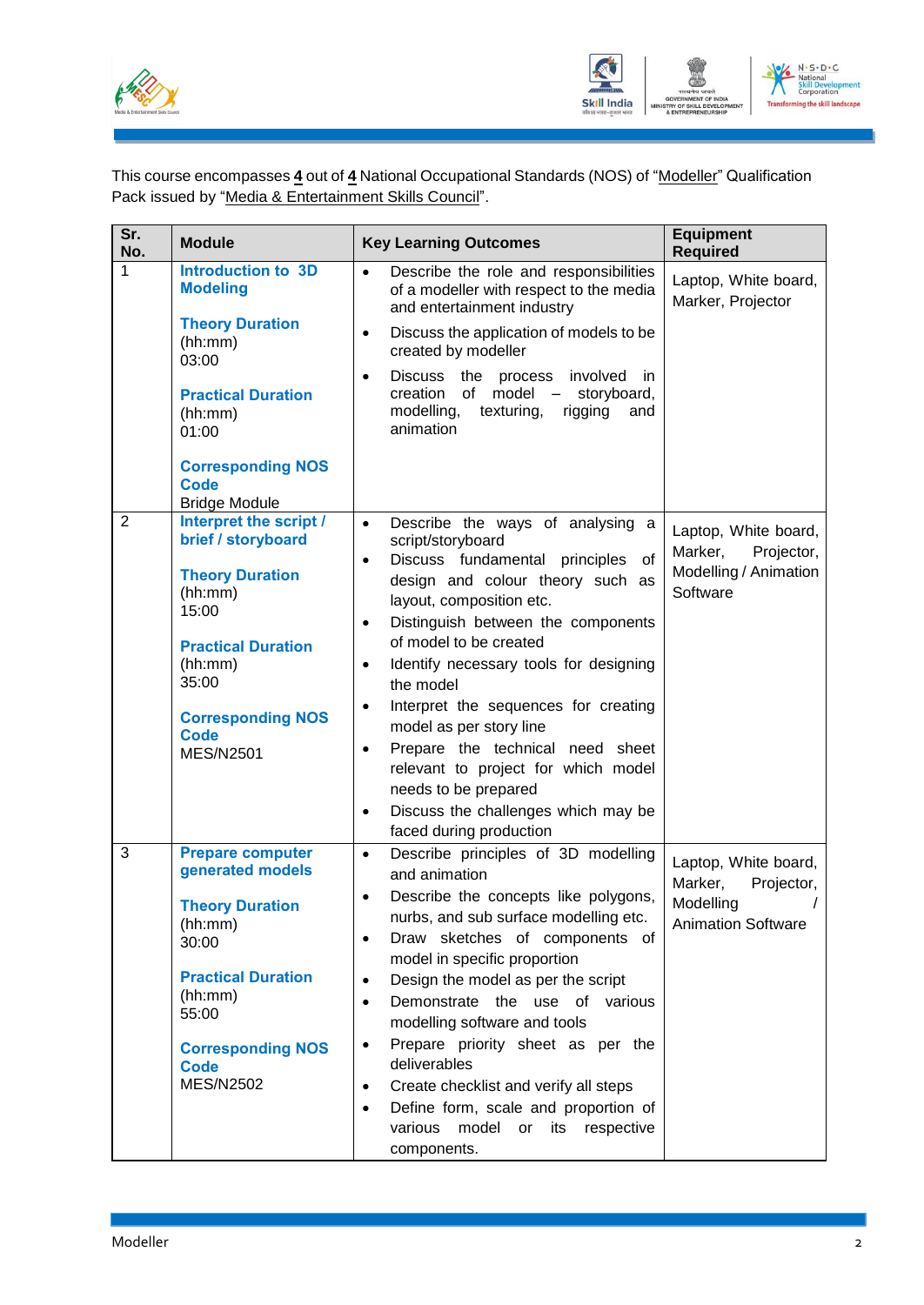



| Sr.<br>No. | <b>Module</b>                                                                                                                                                                                          | <b>Key Learning Outcomes</b>                                                                                                                                                                                                                                                                                                                                                                                                                                                                                                                                                                                                                                                                                                                                                                                                                                                                                    | <b>Equipment</b><br><b>Required</b>                                                    |
|------------|--------------------------------------------------------------------------------------------------------------------------------------------------------------------------------------------------------|-----------------------------------------------------------------------------------------------------------------------------------------------------------------------------------------------------------------------------------------------------------------------------------------------------------------------------------------------------------------------------------------------------------------------------------------------------------------------------------------------------------------------------------------------------------------------------------------------------------------------------------------------------------------------------------------------------------------------------------------------------------------------------------------------------------------------------------------------------------------------------------------------------------------|----------------------------------------------------------------------------------------|
|            |                                                                                                                                                                                                        | Create various components/parts of<br>$\bullet$<br>model<br>Demonstrate the process of creating<br>$\bullet$<br>3D primitive objects<br>Define the different ways of modeling -<br>$\bullet$<br>polygon modelling, nurbs modelling or<br>the surface modelling, etc.<br>Demonstrate the process of designing<br>$\bullet$<br>3D models using 3D primitive objects<br>(interior and exterior environment)<br>Create character design/frame and<br>$\bullet$<br>structure the character as model<br>Create the visual style of the project,<br>$\bullet$<br>including colour sets, mood, etc.<br>Identify components for re-designing<br>$\bullet$<br>and editing purposes<br>Describe the importance of maintaining<br>$\bullet$<br>the edge topology while preparing the<br>models<br>Demonstrate the steps involved in<br>$\bullet$<br>checking for any penetration or overlap<br>in texturing or in animation |                                                                                        |
| 4          | <b>Test computer</b><br>generated models<br><b>Theory Duration</b><br>(hh:mm)<br>20:00<br><b>Practical Duration</b><br>(hh:mm)<br>45:00<br><b>Corresponding NOS</b><br><b>Code</b><br><b>MES/N2503</b> | Examine normal for orientation of<br>$\bullet$<br>polygon face<br>Check UVs for smooth texturing and<br>$\bullet$<br>shading<br>Check the<br>topology for<br>smooth<br>$\bullet$<br>movement<br>Demonstrate the steps to be followed<br>$\bullet$<br>to correct issues found in the model<br>during the test                                                                                                                                                                                                                                                                                                                                                                                                                                                                                                                                                                                                    | Laptop, White board,<br>Marker,<br>Projector,<br>modelling / animation<br>Software     |
| 5          | <b>Maintain Workplace</b><br><b>Health and Safety</b><br><b>Theory Duration</b><br>(hh:mm)<br>16:00<br><b>Practical Duration</b><br>(hh:mm)<br>20:00<br><b>Corresponding NOS</b><br><b>Code</b>        | Describe the potential risks like siting<br>$\bullet$<br>postures while using computer, eye<br>fatigues and other hazards in the<br>workplace<br>Identify the people responsible for<br>$\bullet$<br>health and safety in the workplace,<br>including those to contact in case of an<br>emergency<br>Recognize security signals e.g. fire<br>$\bullet$<br>alarms and places such as staircases,<br>fire warden stations, first aid, and<br>medical rooms                                                                                                                                                                                                                                                                                                                                                                                                                                                        | Laptop, White board,<br>Marker,<br>Projector,<br>Health and Safety<br>Signs and policy |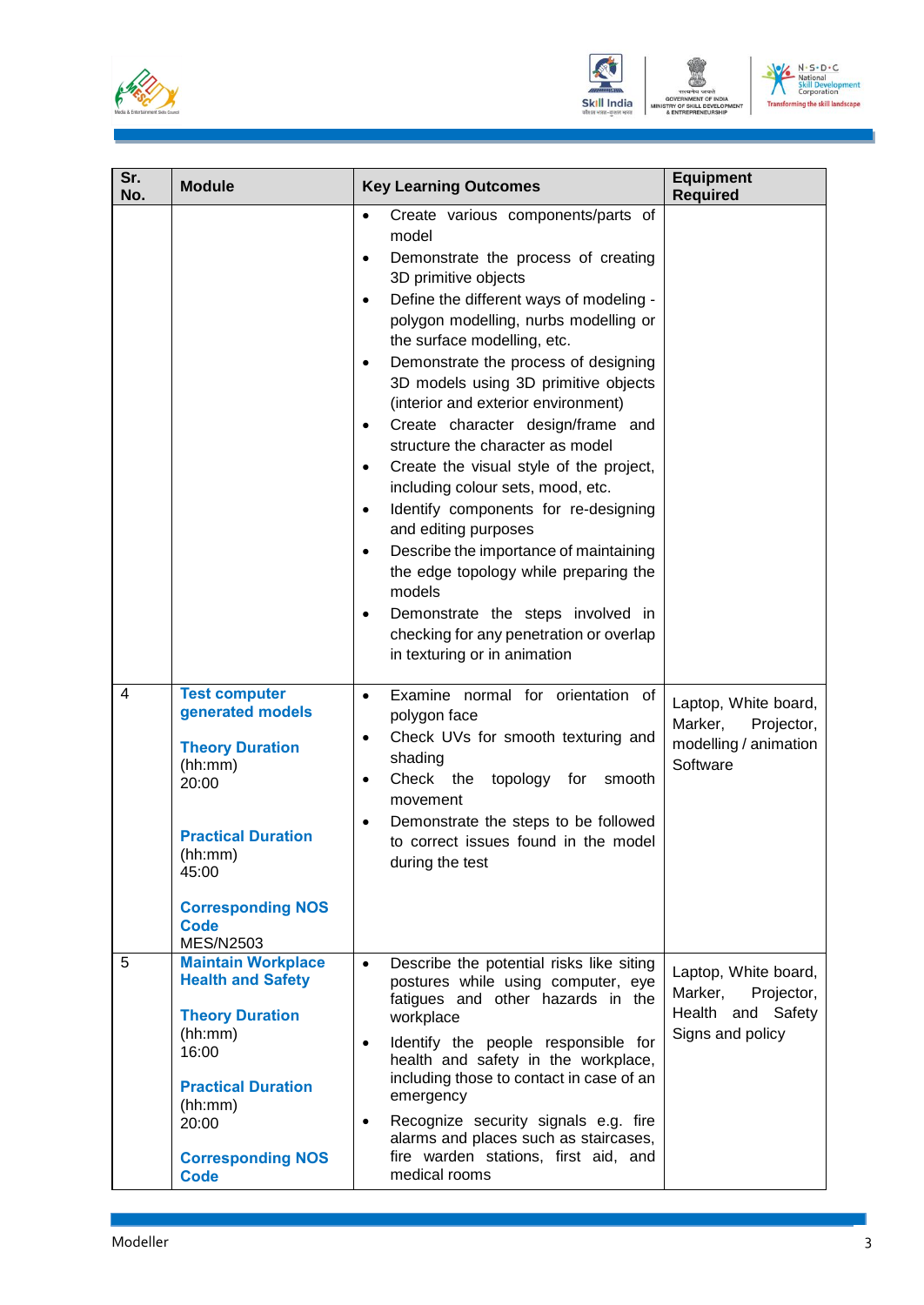



| Sr.<br>No. | <b>Module</b>                       | <b>Key Learning Outcomes</b>                                                                                                                                                         | <b>Equipment</b><br><b>Required</b> |  |  |
|------------|-------------------------------------|--------------------------------------------------------------------------------------------------------------------------------------------------------------------------------------|-------------------------------------|--|--|
|            | MES/N0104                           | Identify aspects of workplace that<br>$\bullet$<br>could cause potential risk to own and<br>others health and safety                                                                 |                                     |  |  |
|            | <b>Total Duration</b><br>240:00     | <b>Unique Equipment Required:</b>                                                                                                                                                    |                                     |  |  |
|            | <b>Theory Duration</b><br>84:00     | Laptop, PowerPoint & white board, marker, projector, Laptop,<br>modelling / Animation Software, electricity tester, safety and<br>ergonomics chart, Fire Extinguisher, First-Aid Kit |                                     |  |  |
|            | <b>Practical Duration</b><br>156:00 |                                                                                                                                                                                      |                                     |  |  |

Grand Total Course Duration: **240 Hours, 0 Minutes**

*(This syllabus/ curriculum has been approved by Media and Entertainment Skill Council)*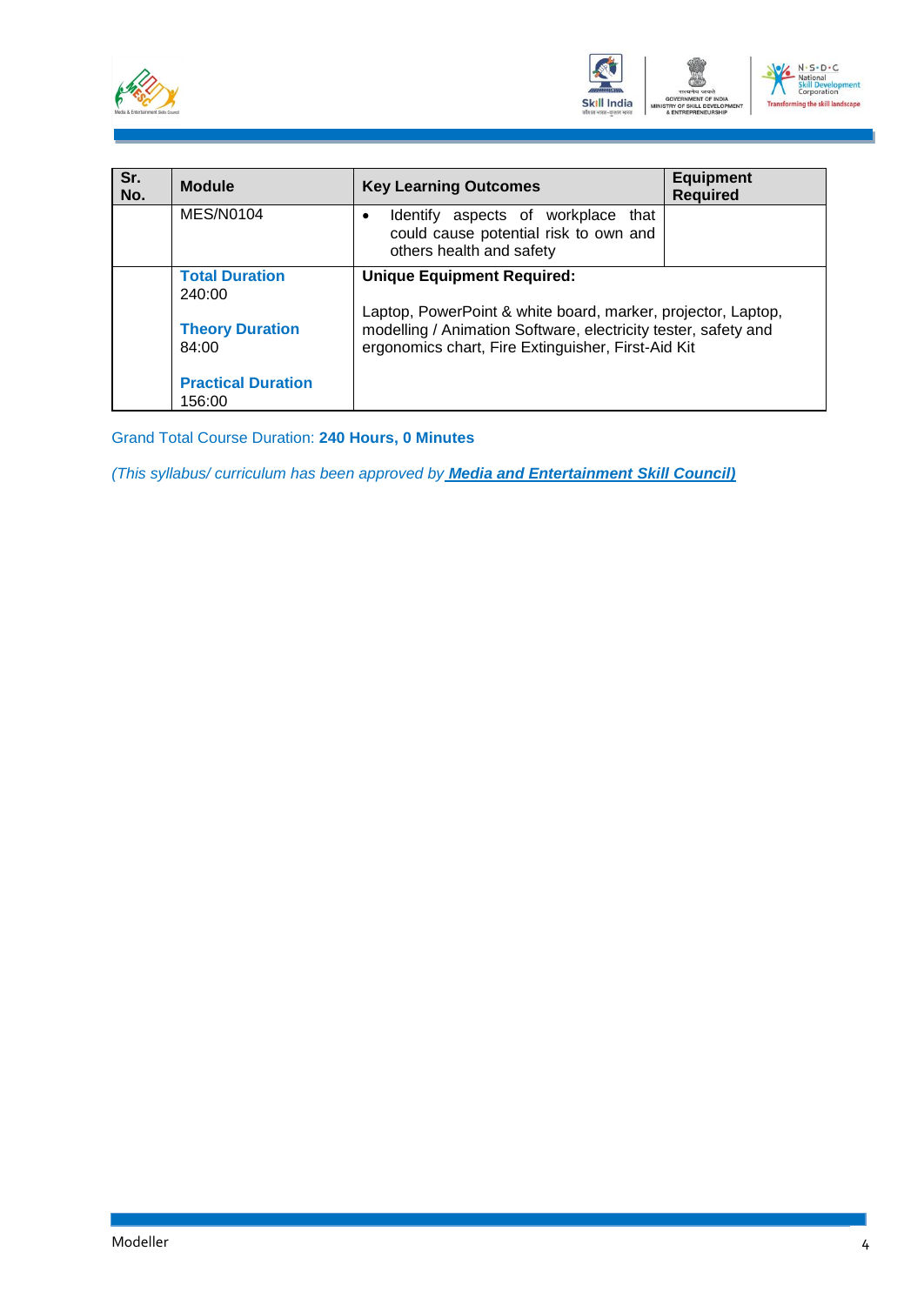

<span id="page-7-0"></span>

#### **Trainer Prerequisites for Job role: "Modeller" mapped to Qualification Pack: "MES/Q2501, v1.0"**

| Sr. No. | Area                                         | <b>Details</b>                                                                                                                                                                                                                                                                                                                                                                                                                                                                                                                                                                                            |
|---------|----------------------------------------------|-----------------------------------------------------------------------------------------------------------------------------------------------------------------------------------------------------------------------------------------------------------------------------------------------------------------------------------------------------------------------------------------------------------------------------------------------------------------------------------------------------------------------------------------------------------------------------------------------------------|
| 1.      | <b>Description</b>                           | To deliver accredited training service, mapping to the<br>curriculum detailed above, in accordance with Qualification<br>Pack "MES/Q2501"                                                                                                                                                                                                                                                                                                                                                                                                                                                                 |
| 2.      | <b>Personal Attributes</b>                   | The candidate should have aptitude for conducting training,<br>pre /post work to ensure competent, employable candidates<br>at the end of training. Strong communication skills,<br>interpersonal skills, ability to work as team; diligent and is<br>passionate for maintaining the quality in content and training<br>delivery methodology. Candidate should have<br>basic<br>understanding of English language; however this should not<br>be a restrictive criterion as long as the candidate is willing and<br>open to learn. He/she must be able to speak, read and write<br>in the local language. |
| 3.      | <b>Minimum Educational</b><br>Qualifications | Graduate/ ITI/Diploma, from any other polytechnic/ reputed<br>institute in the core subject                                                                                                                                                                                                                                                                                                                                                                                                                                                                                                               |
| 4.      | <b>Domain Certification</b>                  | Certified for Job Role: "Modeller"<br>QP:<br>mapped to<br>"MES/Q2501", version 1.0. Minimum accepted score as per<br>SSC guidelines is 80%.                                                                                                                                                                                                                                                                                                                                                                                                                                                               |
| 5.      | <b>Platform Certification</b>                | Recommended that the Trainer is certified for the Job Role:<br>"Trainer", mapped to the Qualification Pack: "MEP/Q2601"<br>with scoring of minimum 80%.                                                                                                                                                                                                                                                                                                                                                                                                                                                   |
| 6.      | <b>Experience</b>                            | The candidate should have a minimum of 3 years of work<br>experience in the same job. He/she should be able to<br>communicate in English and local language. He should have<br>knowledge of equipment, tools, material, Safety, Health &<br>Hygiene.                                                                                                                                                                                                                                                                                                                                                      |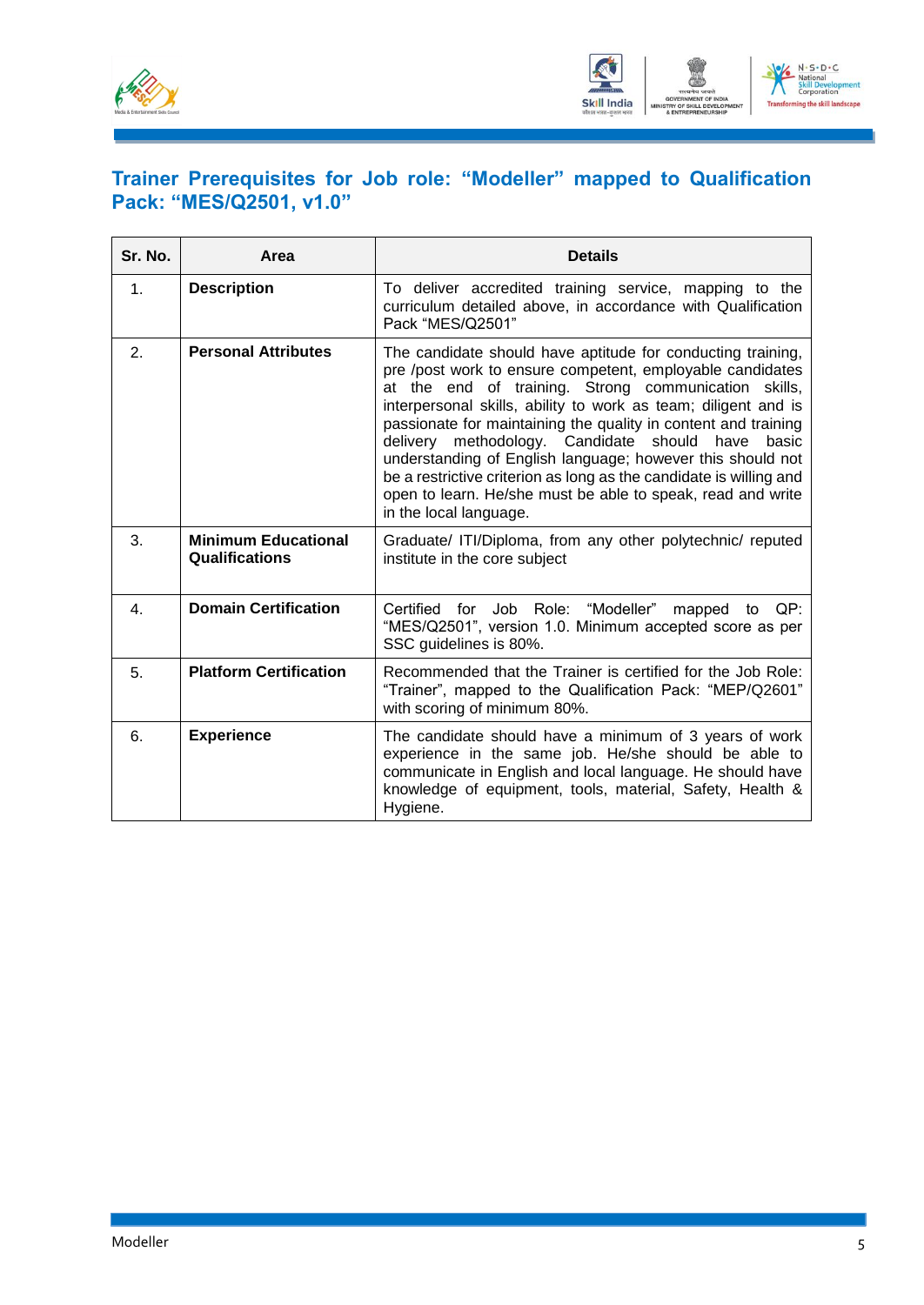



#### <span id="page-8-0"></span>**Annexure: Assessment Criteria**

| <b>Assessment Criteria for Modeller</b> |                                               |  |  |  |
|-----------------------------------------|-----------------------------------------------|--|--|--|
| <b>Job Role</b><br><b>Modeller</b>      |                                               |  |  |  |
| <b>Qualification Pack</b>               | <b>MES/Q2501, version 1.0</b>                 |  |  |  |
| <b>Sector Skill Council</b>             | <b>Media and Entertainment Skills Council</b> |  |  |  |

#### **Guidelines for Assessment**

- 1. Criteria for assessment for each Qualification Pack will be created by the Sector Skill Council. Each Performance Criteria (PC) will be assigned marks proportional to its importance in NOS. SSC will also lay down proportion of marks for Theory and Skills Practical for each PC.
- 2. The assessment for the theory part will be based on knowledge bank of questions created by the SSC.
- 3. Assessment will be conducted for all compulsory NOS, and where applicable, on the selected elective/option NOS/set of NOS.
- 4. Individual assessment agencies will create unique question papers for theory part for each candidate at each examination/training center (as per assessment criteria below).
- 5. Individual assessment agencies will create unique evaluations for skill practical for every student at each examination/training center based on this criterion.
- 6. To pass the Qualification Pack, every trainee should score a minimum of 70% of aggregate marks to successfully clear the assessment.
- 7. In case of *unsuccessful completion*, the trainee may seek reassessment on the Qualification Pack.

| Assessment                         | <b>Assessment criteria for outcomes</b>                                                                                 | <b>Total</b><br>marks | <b>Marks Allocation</b> |               |                                   |
|------------------------------------|-------------------------------------------------------------------------------------------------------------------------|-----------------------|-------------------------|---------------|-----------------------------------|
| outcomes                           |                                                                                                                         |                       | Out<br>οf               | <b>Theory</b> | <b>Skills</b><br><b>Practical</b> |
| <b>MES/N2501</b><br>(Interpret the | PC1. Understand the script, brief, storyboard from<br>the Art Director and character designers                          |                       | 20                      | 10            |                                   |
| script/<br>brief/<br>storyboard)   | PC2. Understand the design brief (Appearance,<br>complexion, dressing,<br>moods,<br>personalities,<br>expressions etc.) |                       | 20                      | 10            |                                   |
|                                    | PC3. Understand the requirements (number, types,<br>duplicates etc.)                                                    |                       | 20                      | 5             |                                   |
|                                    | PC4. Understand the specifications (dimensions,<br>operating parameters etc.                                            | 100                   | 20                      | 5             | 60                                |
|                                    | PC5. Understand the technical needs of the project<br>(Television, Film, Gaming, Internet, DVD etc.)                    |                       | 10                      | 5             |                                   |
|                                    | PC6.Be aware and responsible of his/her role in the<br>pre-production, production and post-production<br>process        |                       | 10                      | 5             |                                   |
|                                    |                                                                                                                         | Total                 | 100                     | 40            | 60                                |
| <b>MES/N2502</b>                   | PC1. Prepare digital models according to the design                                                                     |                       | 25                      | 10            |                                   |
| (Prepare<br>computer               | brief (appearance, complexion, dressing, moods,<br>personalities, expressions etc.), requirements                       | 100                   |                         |               | 60                                |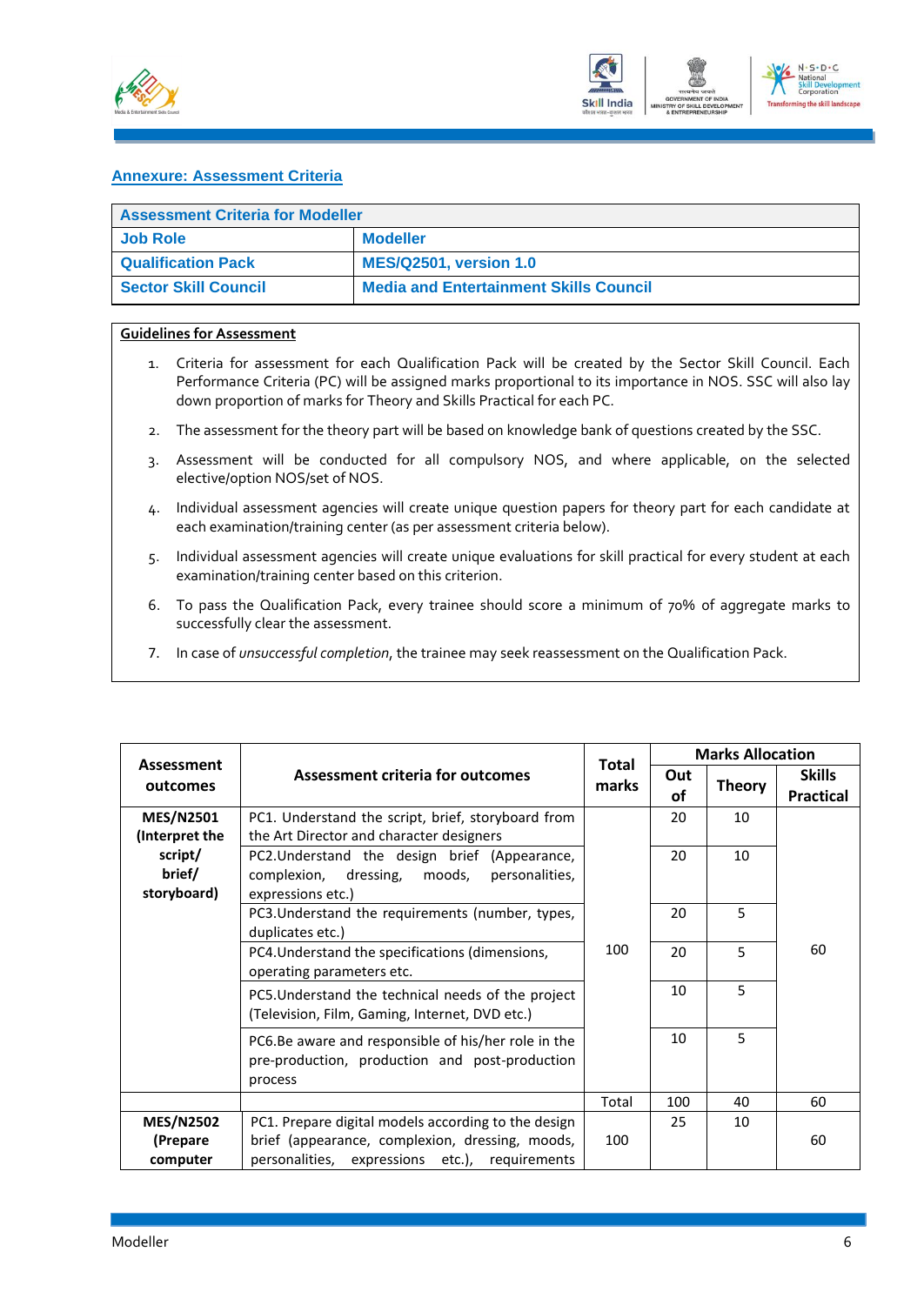





|                                                     |                                                                                                                                                                                                               |       | <b>Total</b> |                | <b>Marks Allocation</b>           |  |
|-----------------------------------------------------|---------------------------------------------------------------------------------------------------------------------------------------------------------------------------------------------------------------|-------|--------------|----------------|-----------------------------------|--|
| Assessment<br>outcomes                              | <b>Assessment criteria for outcomes</b>                                                                                                                                                                       | marks | Out<br>of    | <b>Theory</b>  | <b>Skills</b><br><b>Practical</b> |  |
| generated<br>models)                                | (number, types, duplicates etc.) and specifications<br>(dimensions, operating parameters etc.)                                                                                                                |       |              |                |                                   |  |
|                                                     | PC2. Create prototypes/pilots for testing                                                                                                                                                                     |       | 25           | 10             |                                   |  |
|                                                     | PC3. Understand the final display medium and adapt<br>/ suggest the model for its polycot's, mesh<br>complexity, movement capability etc.                                                                     |       | 25           | 10             |                                   |  |
|                                                     | PC4. Ensure that the models will be able to perform<br>properly once animated, are uniform and consistent<br>and are delivered in<br>appropriate formats that can be used by others                           |       | 25           | 10             |                                   |  |
|                                                     |                                                                                                                                                                                                               | Total | 100          | 40             | 60                                |  |
| <b>MES/N2503</b><br>(Test computer                  | PC1.Test the models to ensure that they meet the<br>design specifications and production requirements<br>and function as required                                                                             |       | 25           | 10             |                                   |  |
| generated<br>models)                                | PC2. Work out any problems with the models that<br>emerge during production or construction in<br>collaboration with peers and under supervision of<br>the art director and character designers               | 100   | 25           | 10             | 60                                |  |
|                                                     | PC3. Review models with relevant people                                                                                                                                                                       | 15    | 10           |                |                                   |  |
|                                                     | PC4.Respond positively to feedback about the<br>models created, making refinements as needed                                                                                                                  |       | 25           | 5              |                                   |  |
|                                                     | PC5. Remain constantly flexible and adaptable to<br>directions,<br>creative requirements<br>new<br>and<br>developments in model making                                                                        |       | 10           | 5              |                                   |  |
|                                                     |                                                                                                                                                                                                               | Total | 100          | 40             | 60                                |  |
| MES/ N 0104<br>(Maintain<br>workplace<br>health and | PC1. Understand and comply with the organisation's<br>current health, safety and security policies and<br>procedures.                                                                                         |       | 10           | 5              |                                   |  |
| safety)                                             | PC2. Understand the safe working<br>practices<br>pertaining to own occupation.                                                                                                                                |       | 10           | 5              |                                   |  |
|                                                     | PC3. Understand the government norms and policies<br>relating to health and safety including emergency<br>procedures for illness, accidents, fires or others<br>which may involve evacuation of the premises. |       | 5            | 3              |                                   |  |
|                                                     | PC4. Participate in organization health and safety                                                                                                                                                            | 100   |              |                | 50                                |  |
|                                                     | knowledge sessions and drills.<br>PC5. Identify the people responsible for health and                                                                                                                         |       | 5            | $\overline{2}$ |                                   |  |
|                                                     | safety in the workplace, including those to contact in<br>case of an emergency.                                                                                                                               |       | 10           | 5              |                                   |  |
|                                                     | PC6. Identify security signals e.g. fire alarms and<br>places such as staircases, fire warden stations, first<br>aid and medical rooms.                                                                       |       | 10           | 5              |                                   |  |
|                                                     | PC7. Identify aspects of your workplace that could<br>cause potential risk to own and others health and<br>safety.                                                                                            |       | 10           | 5              |                                   |  |